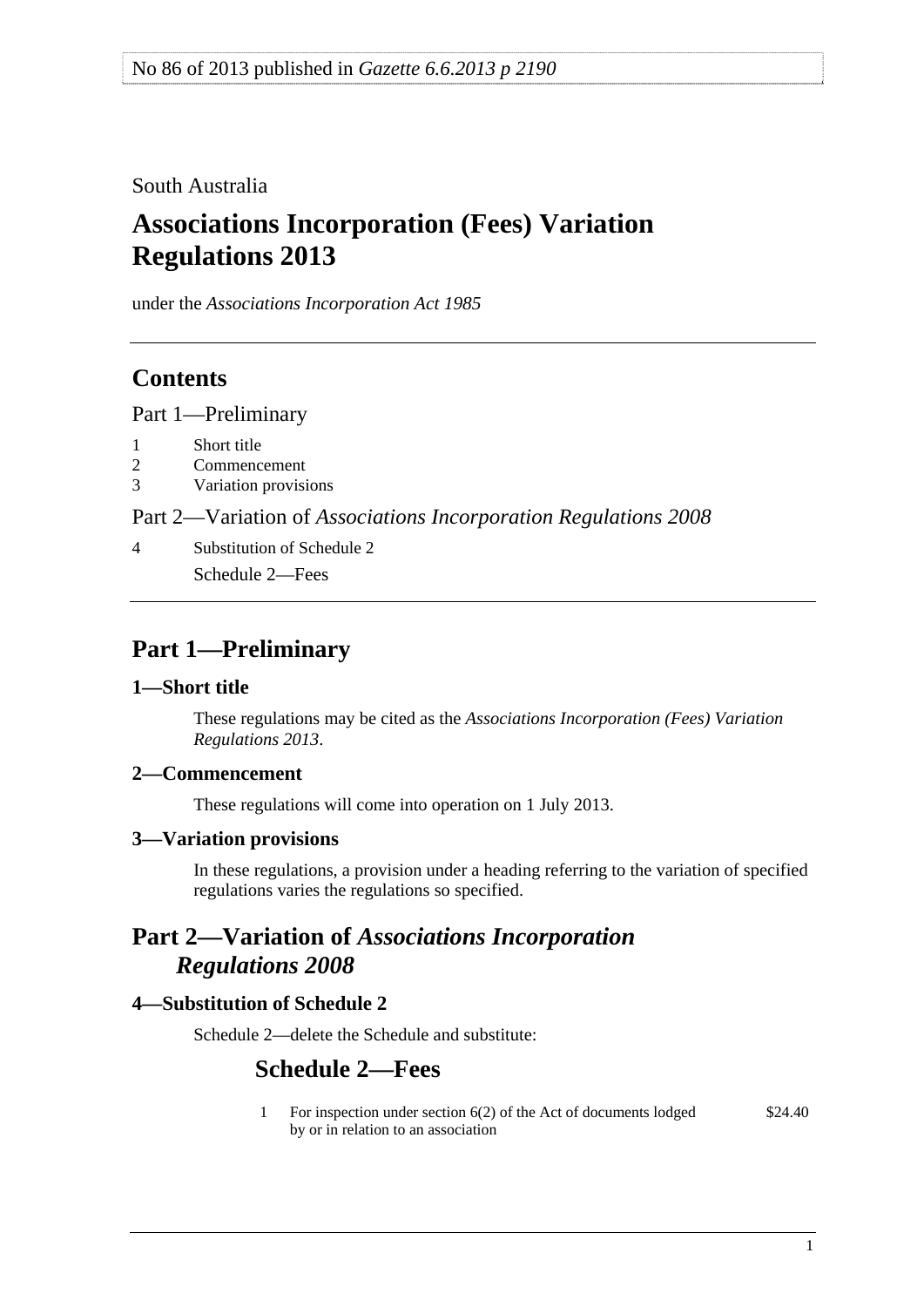| $\overline{2}$ | For the supply of an uncertified copy of, or extract from, a<br>document held by the Commission in relation to an association (in<br>addition to the fee payable under clause 1)-                                                                                                                                            |          |
|----------------|------------------------------------------------------------------------------------------------------------------------------------------------------------------------------------------------------------------------------------------------------------------------------------------------------------------------------|----------|
|                | in the case of rules of an association or a periodic return<br>(a)<br>of a prescribed association                                                                                                                                                                                                                            | \$19.10  |
|                | (b)<br>in any other case                                                                                                                                                                                                                                                                                                     | \$5.30   |
| 3              | For the supply of a certified copy of, or extract from, a document<br>held by the Commission in relation to an association (in addition to<br>the fee payable under clause 1)—                                                                                                                                               |          |
|                | in the case of rules of an association or a periodic return<br>(a)<br>of a prescribed association                                                                                                                                                                                                                            | \$38.00  |
|                | (b)<br>in any other case                                                                                                                                                                                                                                                                                                     | \$24.40  |
| 4              | On lodging an application to the Commission (not being an<br>application for which a fee is specified elsewhere in the Schedule)<br>to exercise any of the powers conferred on the Commission by the<br>Act, or by those provisions of the Corporations Act 2001 of the<br>Commonwealth applied by the Act to an association |          |
| 5              | On lodging an application to the Minister to exercise any powers<br>conferred on the Minister by the Act                                                                                                                                                                                                                     | \$59.50  |
| 6              | On lodging an application for incorporation under section 19 of the<br>Act                                                                                                                                                                                                                                                   | \$176.00 |
| 7              | On lodging an application for amalgamation under section 22 of the<br>Act                                                                                                                                                                                                                                                    | \$176.00 |
| 8              | On lodging an application to register an alteration to rules under<br>section 24 of the Act (including an application to alter the name of<br>an association)                                                                                                                                                                | \$59.50  |
| 9              | For the approval of the Commission of an auditor under<br>section $35(2)(b)$ of the Act                                                                                                                                                                                                                                      | \$83.50  |
| 10             | On lodging a periodic return under section 36 of the Act                                                                                                                                                                                                                                                                     | \$83.50  |
| 11             | On submitting to the Commission for examination a draft<br>explanatory statement prior to its registration under the provisions<br>of the Corporations Act 2001 of the Commonwealth applied under<br>section 40A of the Act                                                                                                  | \$176.00 |
| 12             | On lodging an application for the approval of the Commission for<br>extension of period under section $41C(4)(a)$ of the Act                                                                                                                                                                                                 | \$62.50  |
|                | 13 For consent of the Commission under section 43(1a) of the Act to<br>distribute surplus assets of an association on winding up among<br>members of the association                                                                                                                                                         | \$83.50  |
| 14             | On lodging an application to deregister an association under<br>section 43A(1) of the Act                                                                                                                                                                                                                                    | \$124.00 |
| 15             | On making a request of the Commission under section 43A(5) of<br>the Act (in addition to the fee payable under clause 14)                                                                                                                                                                                                    | \$83.50  |
| 16             | \$83.50<br>On lodging an application to the Commission to exercise the<br>powers conferred by section 44A or 46 of the Act                                                                                                                                                                                                   |          |
| 17             | For an act done by the Commission—                                                                                                                                                                                                                                                                                           |          |
|                | representing a defunct association or its liquidator under<br>(a)<br>section 44A of the Act                                                                                                                                                                                                                                  | \$83.50  |